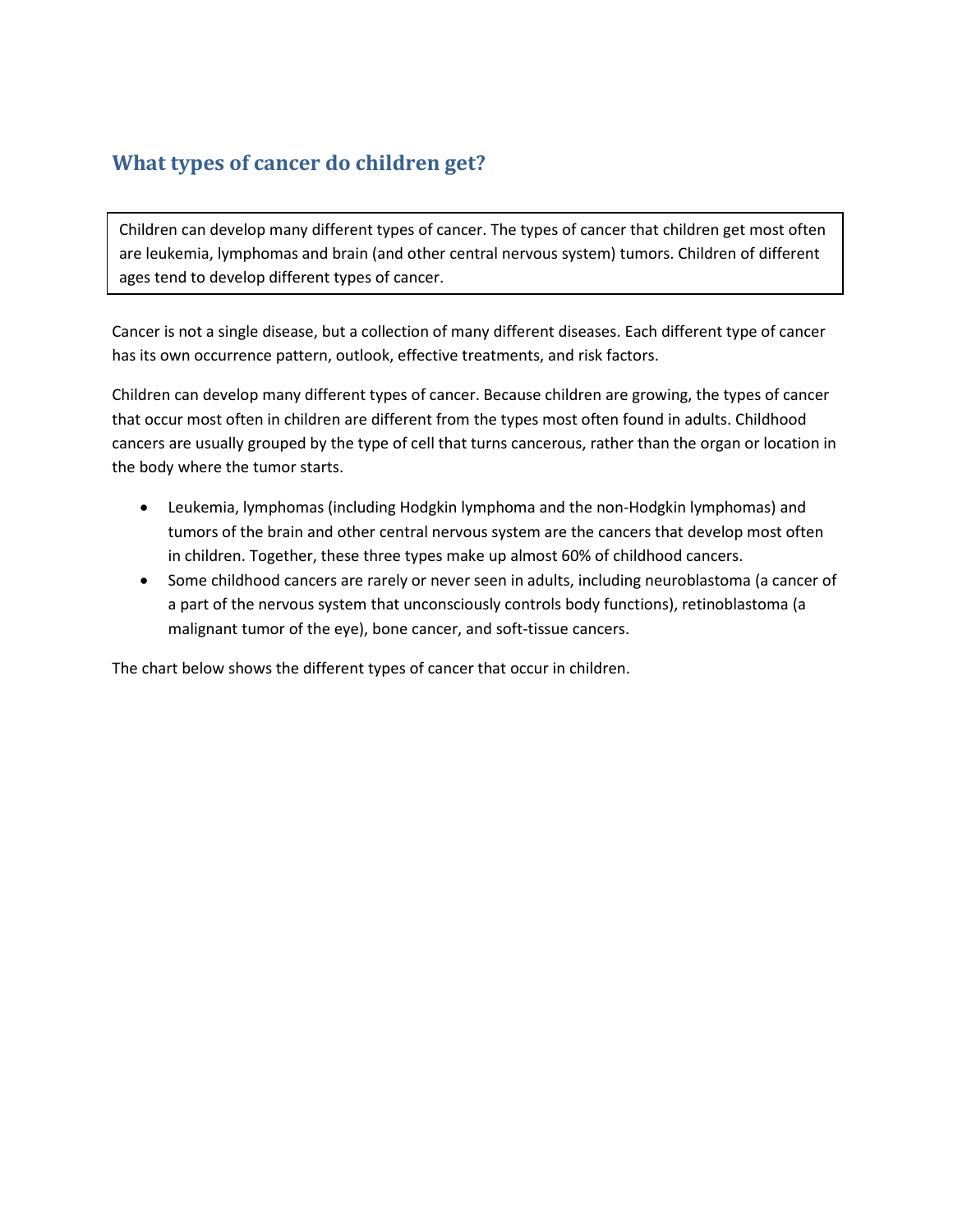

Average annual cancer cases grouped according to the International Classification of Childhood Cancer, children ages 0-19, New York State, 2015-2019.

Source of data: New York State Cancer Registry. Data provisional November 2021.

\*Includes cancers of other, unspecified and unknown types not shown on chart.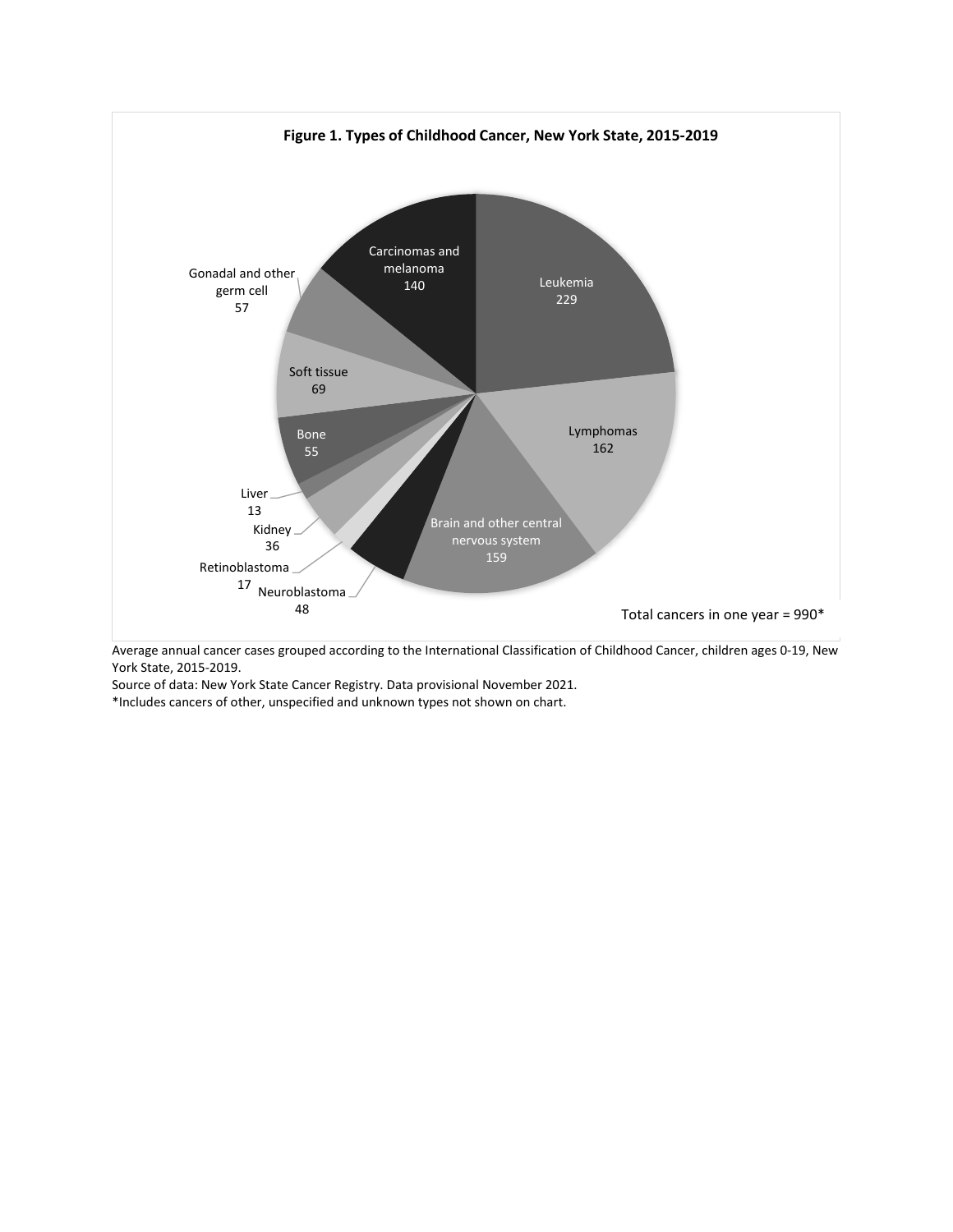# **Do children of different ages get different types of cancer?**

Different types of cancer are more likely to occur at different ages. Infants and young children are more likely to get cancers involving immature or developing cells or tissues. Older teenagers develop some types of cancer that are mostly seen in adults.

#### Under 5 years

- Leukemia is the most frequently diagnosed cancer type by far in children under 5 years, accounting for about one third of cases.
- Brain and other central nervous system tumors are the second most frequently diagnosed type of cancer in children under 5 years.
- Neuroblastoma (a cancer of a part of the nervous system that unconsciously controls body functions), retinoblastoma (a malignant tumor of the eye), and certain types of kidney and liver cancers are mostly found in young children. Together these four types account for over a quarter of cancers in children under age 5.

#### Ages 5-9 years

- The number of cancers occurring in children between the ages of 5 and 9 is the smallest of any childhood age group.
- Leukemia and brain and other central nervous system tumors continue to be the most frequently diagnosed types of cancer in this age group.

### Ages 10-14 years

- New cases of bone cancer increase during the teenage growth spurt.
- Cancers of early childhood, including neuroblastoma, retinoblastoma, and kidney and liver cancers, are diagnosed less frequently.

#### Ages 15-19 years

- Lymphomas, including Hodgkin lymphoma and the non-Hodgkin lymphomas, are the most frequently occurring type of cancer in children between the ages of 15 and 19, accounting for almost one quarter of all cases.
- Some cancers that are found mostly in adults, including cancers of the gonads (testes and ovaries) and carcinomas such as thyroid cancer and melanoma, begin to occur in larger numbers in the late teenage years.

The charts below show the types of childhood cancer that occur at different ages.